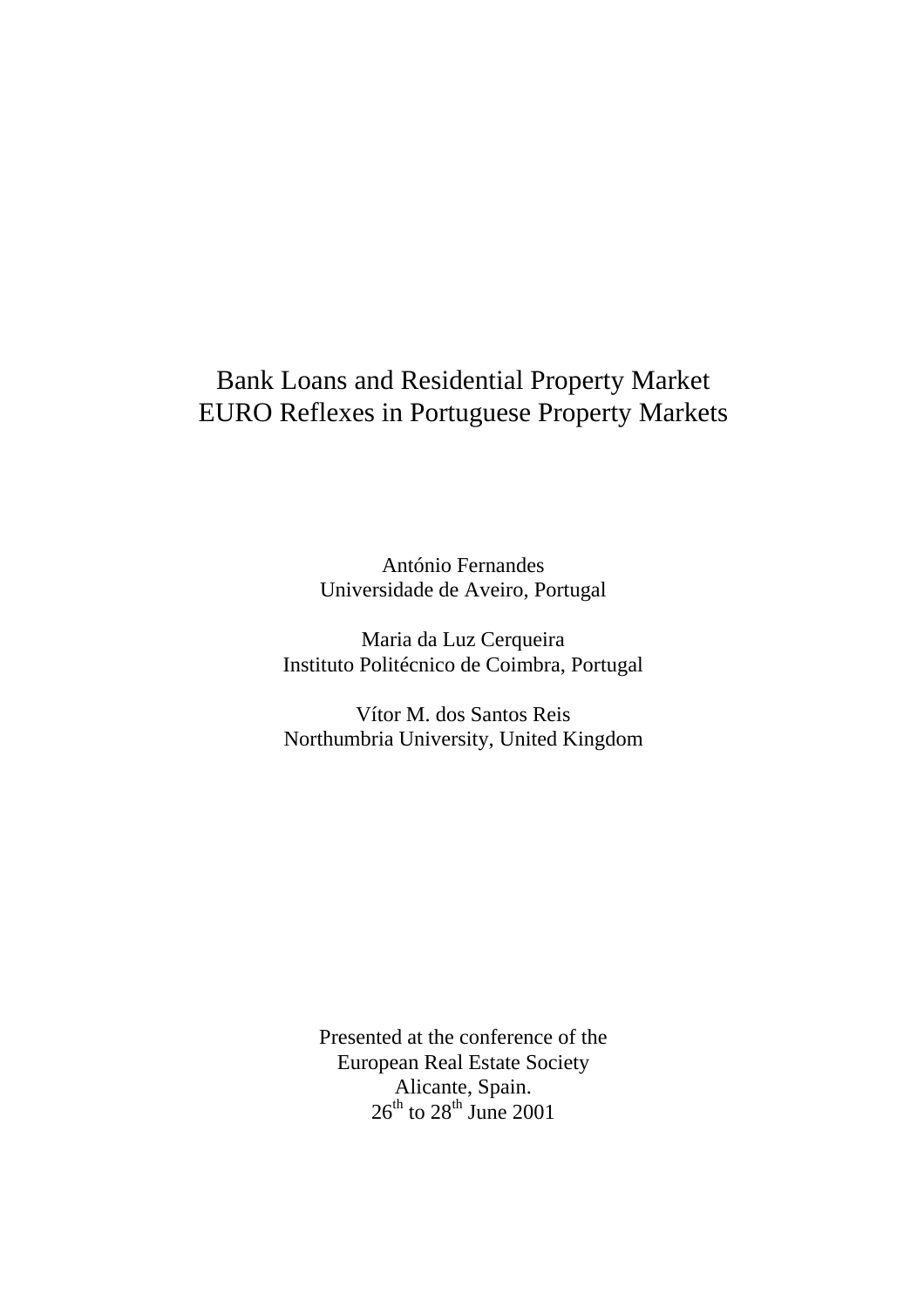#### **1 Introduction**

Portuguese economy development has been considered by several authors as one of the few examples of an economy that has progressed from a under-developed economy to a rising and mature economy in the course of four decades.

At the present, Portuguese economy is moving towards a real convergence with the European Union. It is however clear that only a sustained growing process will allow to achieve this goal.

Portuguese economy has seen a high development during the past decade, particularly after 1995. The decision taken by portuguese government to be one of the founding members of the European Monetary Union (EMU) has lead to an effort to reform and stabilise the portuguese economy (ICEP, 1998).

According to Melro (2000) economic growth was founded on three major components of the internal demand:

Families demand – there was a "boom" on families' expenditure, especially the acquisition of residential properties and durable goods;

Companies demand – a strong growth of companies investment, especially in equipment and machinery;

Public demand - public infrastructure projects, as the Expo 98 or the highway and rail infrastructure, were the most important factors that have contributed to the rise of the public demand.

Families are considered to be the weakest link of this development model, as the most part of their investment was made using bank loans. Families' insolvency is a mater of concern at the present, in Portugal. Families' debt service has rised with the inversion of portuguese interest rates comportment pattern occurred in the end of 1999. This has introduced a discussion on the consequences of the high debt rates of portuguese families, estimated to be 85% of the disposable income at the end of 2000 (Banco de Portugal, 2000a).

This paper will aim to analyse the recent development of portuguese residential credit loans and its consequences to the banking system exposure to property risk.

## **2 Real Estate Risk and the Banking System**

Credit risk channel, especially through bank exposure to real estate sector, is considered to be the most important source of concern for banking stability (ECB, 2000).

Banking and Real Estate systems relations have been a matter of concern over the last decade. The recession in property markets of the late 1980s and the beginning of the 1990s has highlighted the consequences of property crashes to the banking system. Comparing the UK property crises of the 1970s and 1990s, Crosby (2000) concludes that both periods have been preceded by a property boom, with substantial increases in the money lent on property.

An explanation to this fact is provided by Herring and Wachter (1999). According to those authors the low-frequency shocks of real estate sectors, the inadequate data and weak analysis and the perverse incentives for the real estate investor to increase the risk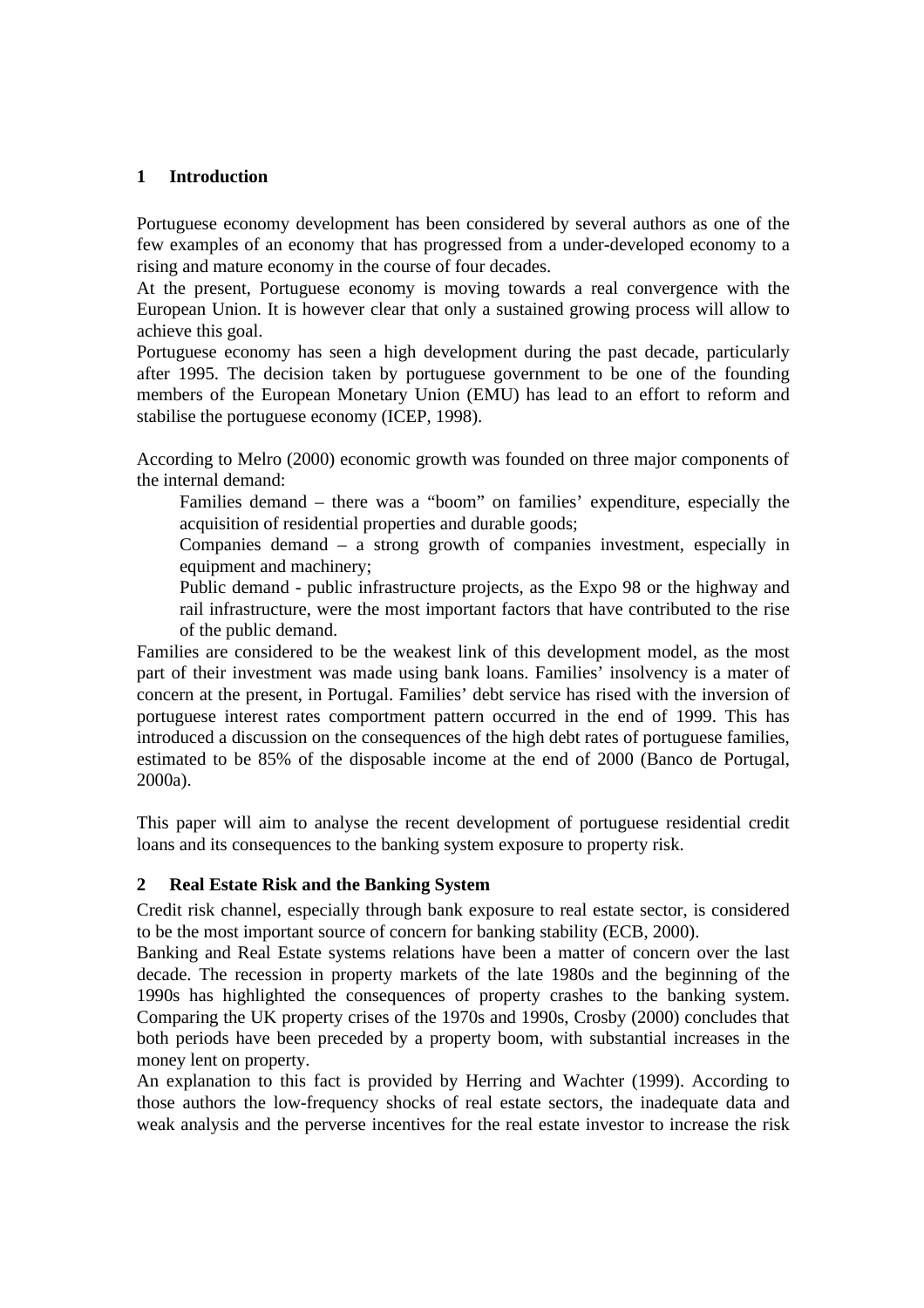are the main factors that contribute to an increase of the bank system exposure to property market risk.

With the Council Directive 2001/12/CE EU has introduced new rules for the valuation of properties, that serves as guarantee to bank loans and for residential mortgage, and new risk ratios.

Portugal has fully adopted this Directive (Aviso do Banco de Portugal nº 1/2001) with small adjustments. With no limits to the Loan-to–Value-Ratio the portuguese supervisory authority (Banco de Portugal) as introduced a limit to the use of the 50% risk ratio previewed in art. 43-c) of the Council Directive 2001/12/CE only to the credit loans with a Loan-to-Value-Ratio inferior to 75%.

# **3 10 years of Portuguese Economy**

Two main factors have conditioned portuguese economy during the last decade: The decision of portuguese government to be a member of EMU since the beginning, in January of 1999, and the privatisation process of the industrial and financial sectors. Portugal was one of the EU's fastest growing economies, with a growth rate up to 5% during 1986-90 when the average of EU was 3,3%. During the European recession of 1991-95 the growth rate has drooped to 1,4% to rise again to 3,7% in 1998, against 2,8% of the European average (ICEP, 1998). During the past two years portuguese economy as slowed down and the estimated economic growth to 2001 vary from 2,5% to 3% (Banco de Portugal, 2000a).

During this period, portuguese traditional high inflation has consistently falling, from 13,4% in 1990 to the minimum of 2,2% in 1997 (IECP, 1998). Interest rates have also falling from 17,1% in the beginning of the decade to the minimum of 4,1% in 1998. From 1999, being a member of EMU, portuguese interest rates reflect those from the European Central Bank. Rates have increased in this last two years and have stabilised in 5,2% in the beginning of 2001 (Banco de Portugal, 2001).

Unemployment has been less severe than in the most part of European countries. This rate was 3,9% in 1992, as a consequence of portuguese economic growth after his EU entrance. Following the European recession of the early 1990s this rate has rised to a maximum of 7,5% in 1996 (ICEP, 1998) and has stabilised at 4,5% in 1999 (Banco de Portugal, 2000b).

## **4 Portuguese Banking System**

Portuguese banking system has seen in the recent years a process of acquisitions and has become more concentrated.

At the end of 1999, the portuguese banking system comprised 64 active institutions, 56% of which were domestic branches.

In the last years aggregated assets of banking system have highly increased, due to the growth of domestic credit demand, who represented 46,9% of total assets in the end of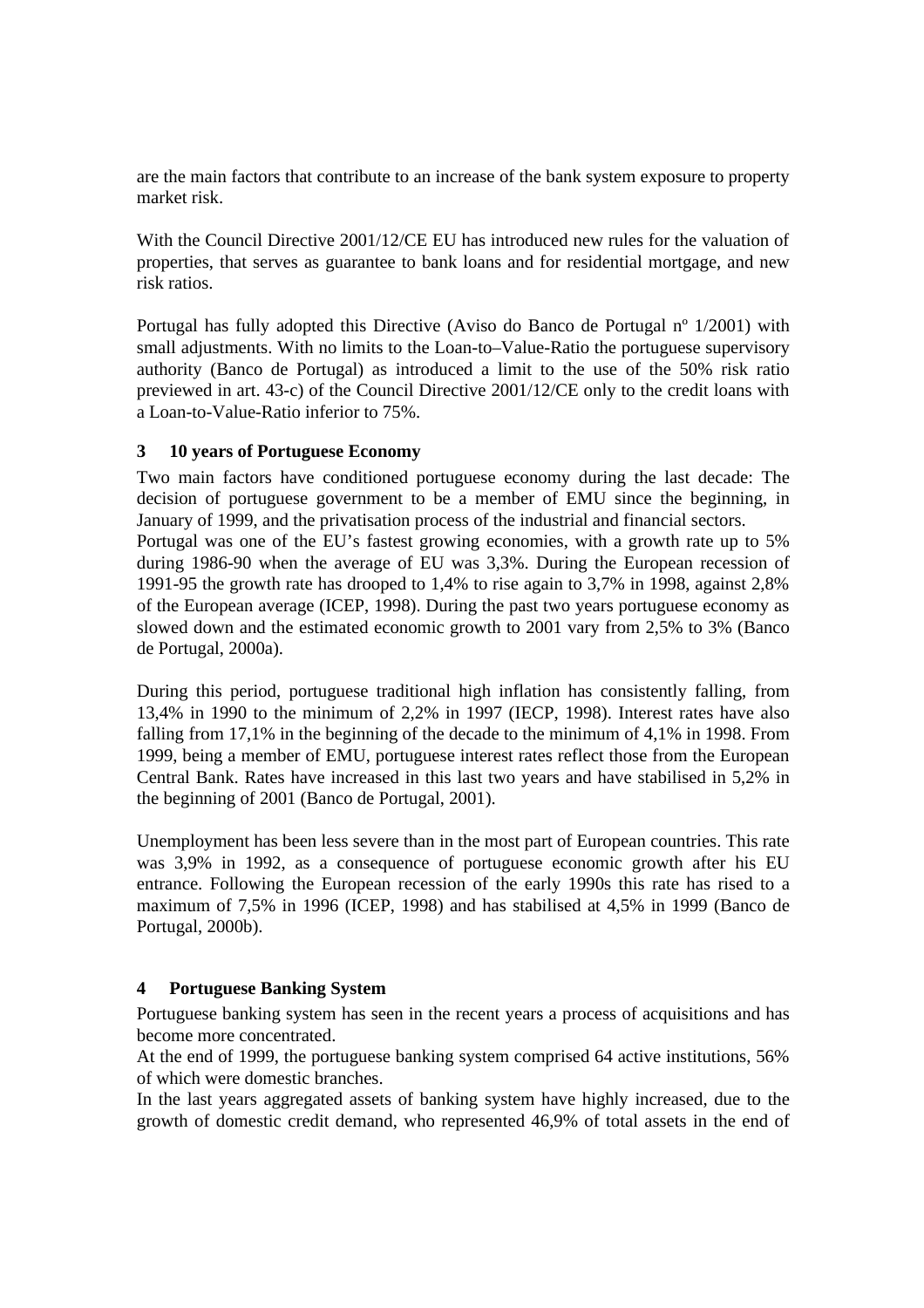1999 (Banco de Portugal, 1999). This increase of credit demand has been higher than those from client's deposits.

Credit demand and client's deposits ratio of private non-financial residents has quickly developed in recent years, from 60% to 65% between 1989 and 1995 to 110.7% in 1999. To comply with this increase of credit demand portuguese banking system have required financing to international banks with sever consequences to portuguese external debt (Banco de Portugal, 2001)

# **5 Portuguese Residential Market**

If all the construction planed in portuguese Council Urban Planing's (Planos Directores Municipais) was consummated Portugal will need 30 millions habitants (Viana, 2001). In the last Census at 1991, portuguese population was 9.9 million people and it is expected to be 8,1 millions in 2050.

This number reflects the last years portuguese residential policy, with an emphasis in the construction of new houses and the defect of urban regeneration. During 1998, 39.888 construction permits have been issued to residential purposes only and 53.799 new constructions were concluded for the same purpose. From those, 80,1% were new constructions, in opposite of European average, with 22% of new constructions (Viana, 2001).

In the beginning of the 1990s portuguese residential property market has started a sustainable growing, with the benefit of a several factors conjunction: increase of the real disposable income and the reduction of unemployment and interest rates (Martins, 2000). During this decade a average of 69.000 new residential units have been delivered to the market each year, 21.000 less than those needed to fulfil housing needs, which causes an upward pressure in residential prices (Martins, 2000).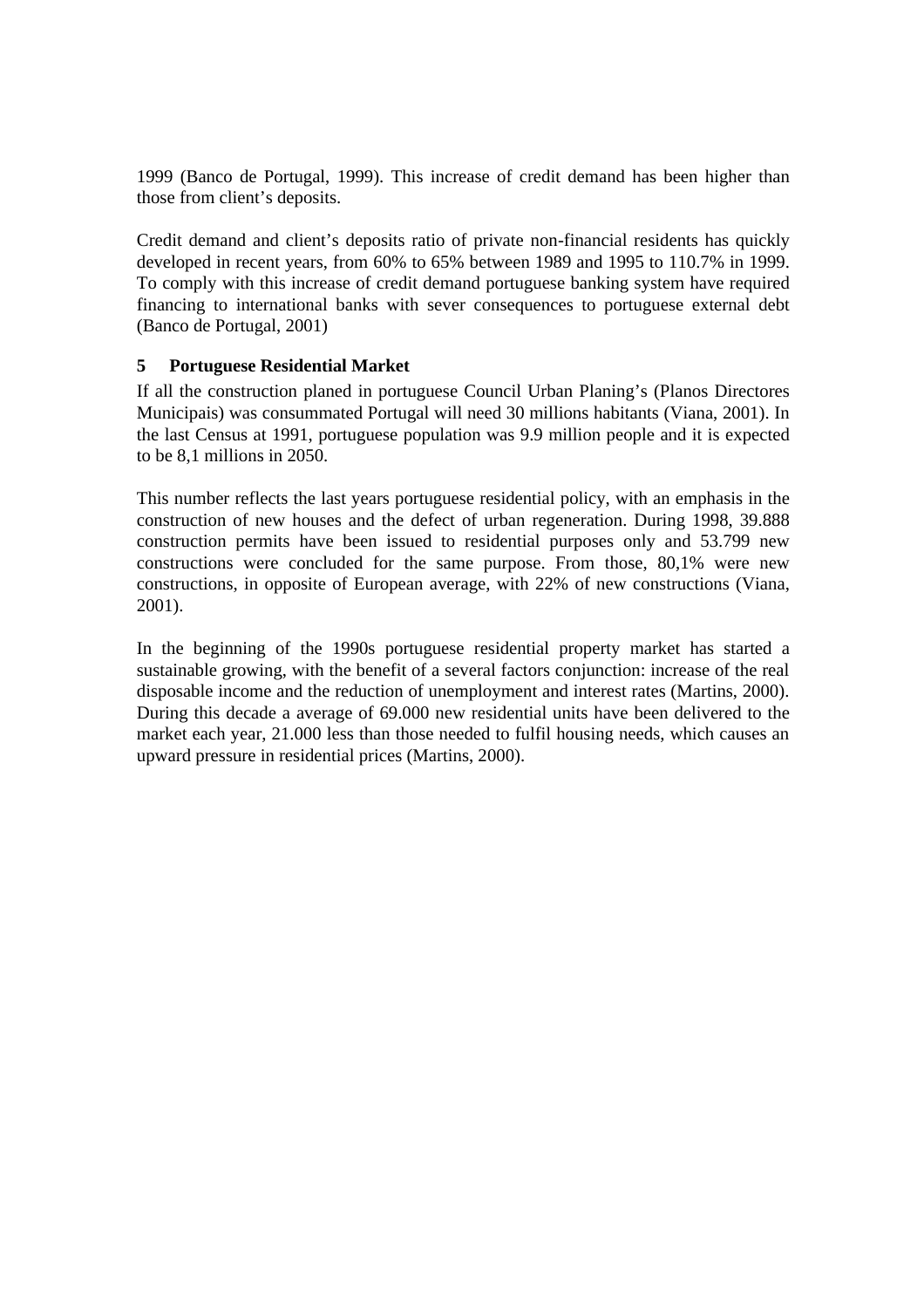



**Figure 1-** Source: INE, Mateus (1998) and Banco de Portugal (2001)

Since 1990 portuguese consumer price index and long term interest rates have consistently fall. This tendency was altered between 1998 and 1999.



**Figure 2 -** Source: Mateus (1998) and Banco de Portugal (2000b)

Disposable income has quickly rised after the portuguese entrance in the EU in 1986, with the highest variation rate of 21,7% in 1992. This growth has slowed down after that date, and the only significant difference was in 1998 (at the same time with the lowest interest rate).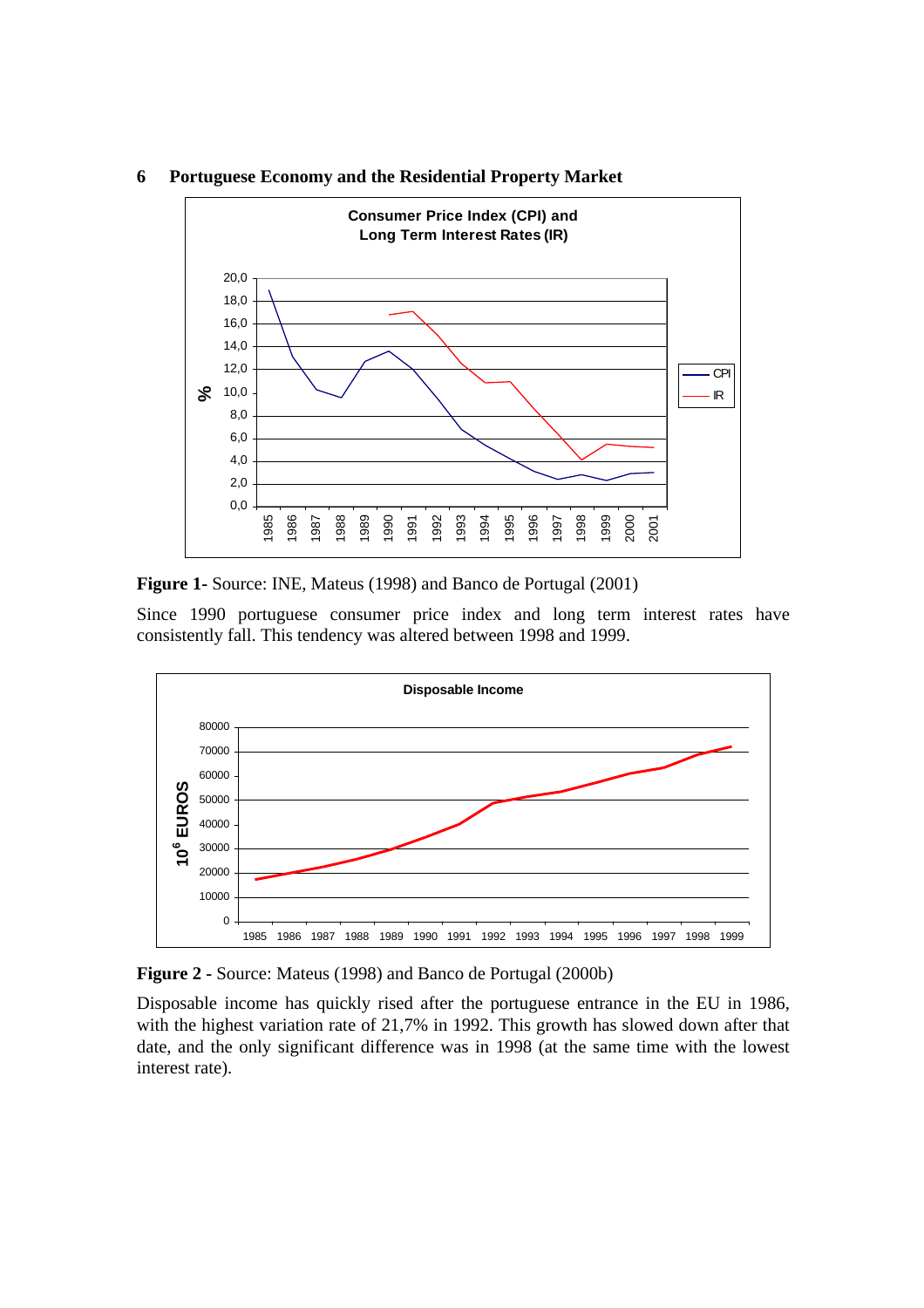

**Figure 3** – Sources: INE and Henriques (2001).

Credit demand to residential properties has consistently grown since the beginning of 1990s.

Until 1990/1991there were quantitative constraints to banking credit in Portugal. The lift of this constraint, associated to a unfavourable economic context of the early 1990s, with a high level of unsettlement's by companies, has stimulated banking system to develop the credit to individual segment (Banco de Portugal, 1996). This situation associated with the rapid falling in interest rates and the growth of disposable income was responsible for the growth of credit demand for residential purchase.

The privatisation of the banking system has also contributed to this growth. New financial groups were competing to market share, and the spreads to residential credit have been reduced drastically to 1% (or even lower to preferential customers).

The variation rate of credit demand for residential purchase has mounted from 16% in 1991 to 35,8% in 1998. In 1997, credit for residential purchase has exceeded for the first time the amount of credit to non-financial companies.

In 1999, the augment of interest rates has cooled portuguese optimism and the growth of the credit for residential purchase has drooped to 32% and it is expected to be 20% in 2000 (Henriques, 2001).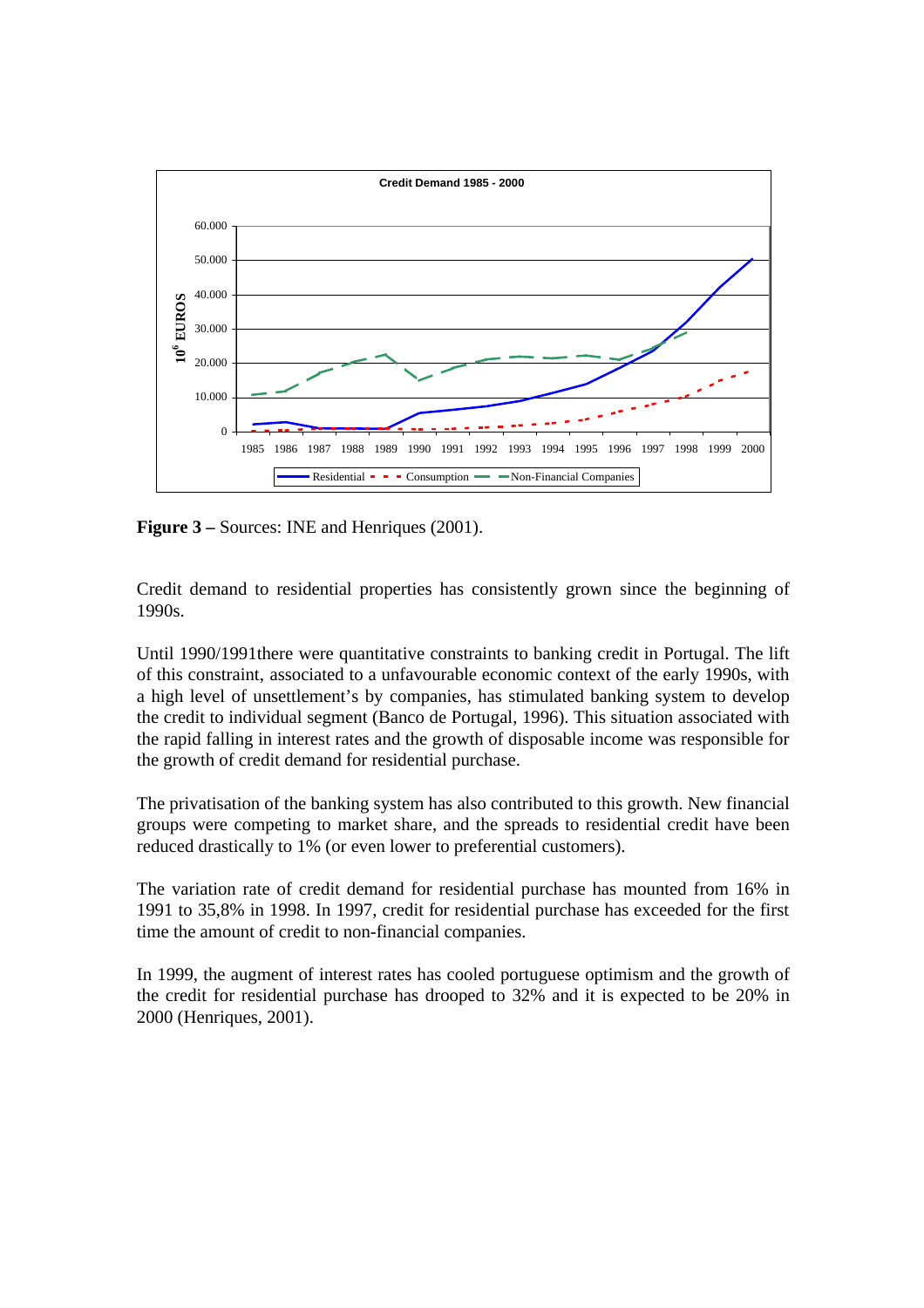#### **7 Domestic Credit Structure**



**Figure 4 -** Source: INE





**Figure 5 –** Source: Banco de Portugal (2000b)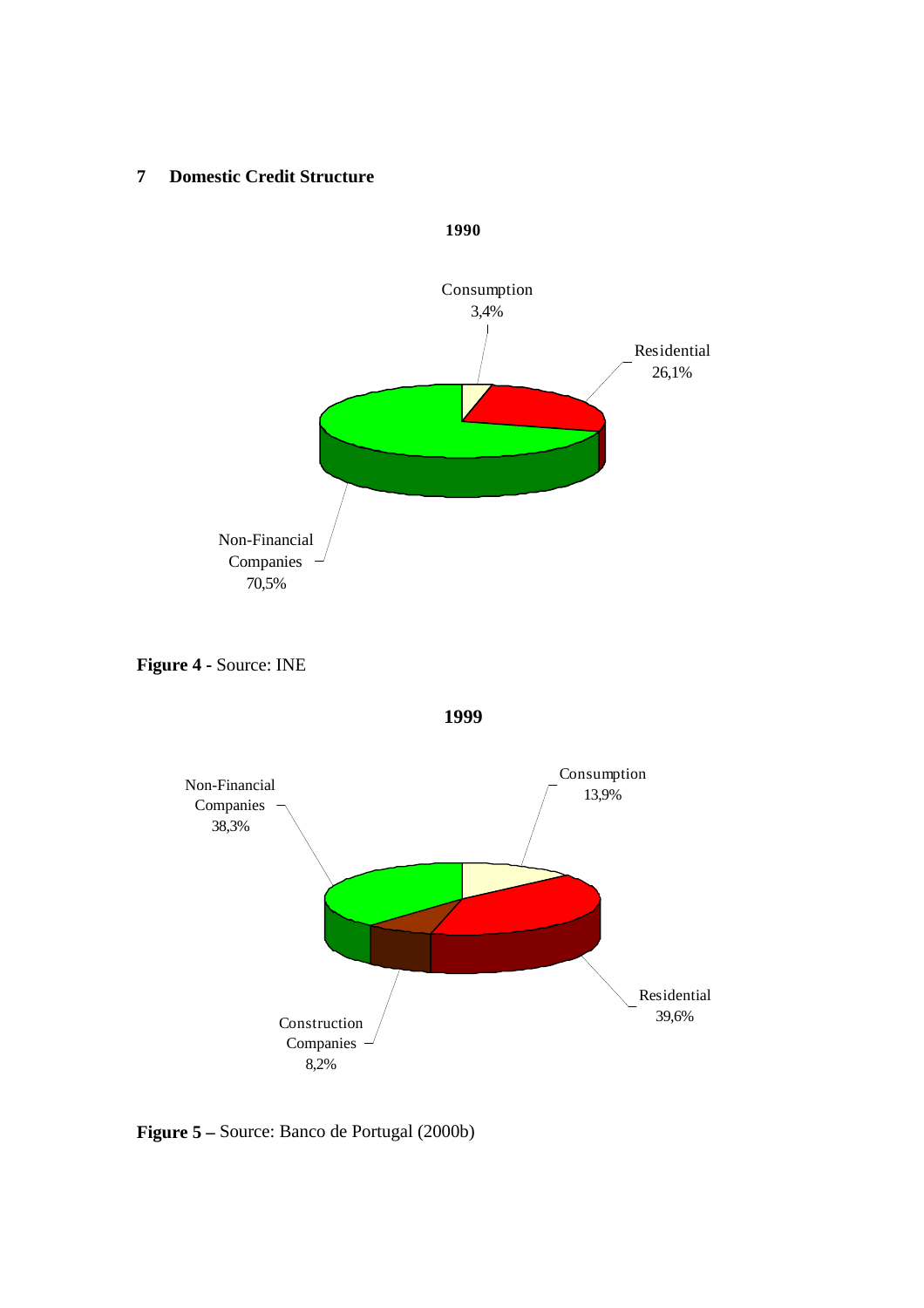Comparing the evolution of the domestic credit demand structure we can verify that credit for residential purchase has grown 51,7% and it is now the most important group of the banking domestic credit structure. At September of 1999, 71% of the total families' debt was due to house purchase.

Residential, construction companies and real estate related companies credit represented 52,1% of the total credit in 1999 (Banco de Portugal 2001b).



# **8 Residential Credit and Banking Total Assets**

**Figure 6 –** Source: Banco de Portugal

Banking assets structure has changed in recent years, with the growth of the credit to portuguese entities.

The credit to residential purchase has showed the highest growing rate during the past decade. The relative weight of this credit in the total banking assets has consistently grown, from 8,5% in 1992 to 20,8% in 1999.

The high level of families debt, that is estimated to be 85% at the end of 2000 (Banco de Portugal, 2000a) or even higher than 100% to some market analysts, is the cause of major concerns at the present to the portuguese banking system.

The high debt rate allied with the recent developments of portuguese economy, where it is expected a reduction on disposable income and a growth of the unemployment rate (Semanário Económico, 2001) make us expect the rise of unsettlement's of residential credit. In 1998 the unsettlement rate for the residential credit was of 1,2% of the total credit. The usual practice of renegotiate loan conditions has maintained the low level of unsettlement (Henriques, 2001).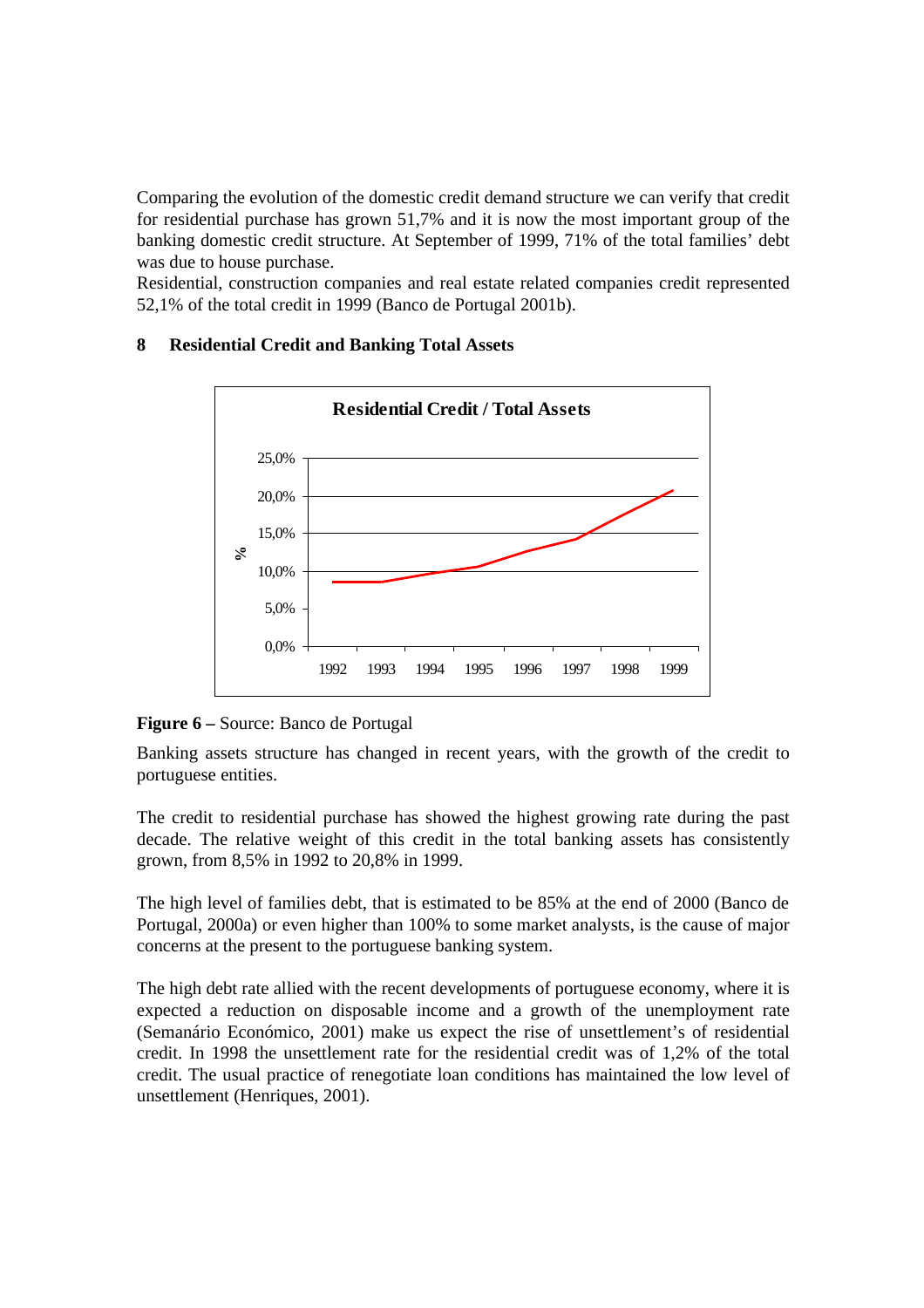To this concern, contribute also the usual Bank practice to use loan-to-value-ratios close to 1 (or even higher) and the reaction of residential property market to the reduction of demand.

We will add to the previous two other subjects of concern, until know almost ignored by the portuguese supervisory entities: the unregulated portuguese valuation practice and the lack of a property information system.

## **9 Summary**

Banking exposure to property market risk is one of the most important concerns for banking stability.

The economic changes occurred in Portugal after his EU entrance, and especially after the decision of become a member of EMU have considerably changed the domestic credit demand patterns. Consequently, banking exposure to residential property markets has more than doubled in the last decade.

This exposure is now a source of concern to portuguese banking system Previsions of families' unsettlement become more frequents, due to the high rate of families' debt and the decrease of portuguese economic growth.

The overall exposure of portuguese banking system to general property market is yet an unknown. Real estate used to collateralise non-financial companies' credit and credit to real estate companies is not disclosed in the banking financial statements.